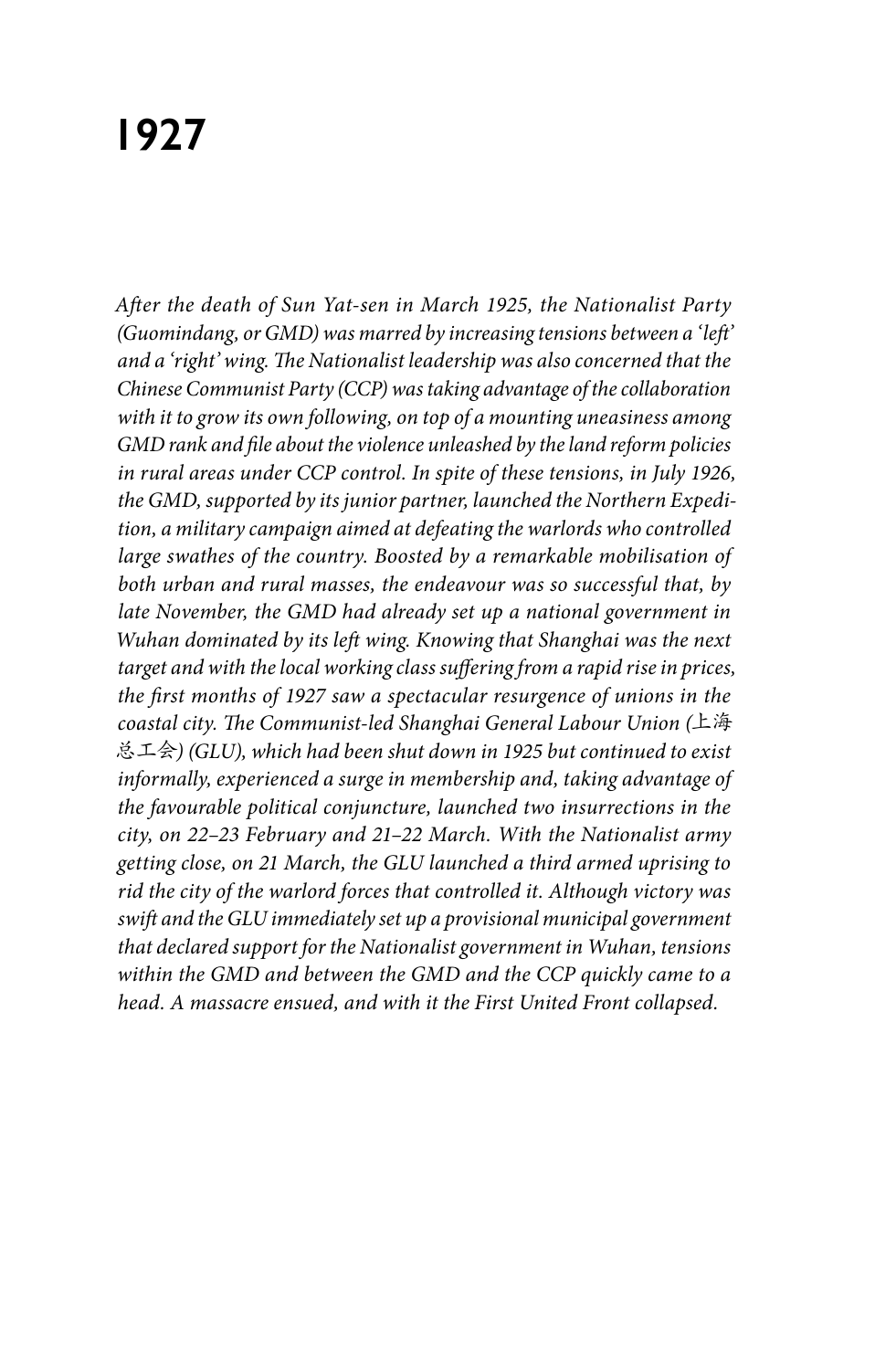# **The Third Armed Uprising and the Shanghai Massacre**

S.A. SMITH

 $\bigcap$  n 22 March 1927, workers in Shanghai—China's industrial and<br>
commercial heartland and the material and symbolic centre<br>
of foreign power—briefly took power through a triple strike<br>
( $\overline{z}$   $\overline{\mathbb{E}}$ ) with marcha commercial heartland and the material and symbolic centre of foreign power—briefly took power through a triple strike  $(4.4)$ , with merchants and students, in an uprising that defeated the warlord forces that controlled the city. The success of what became known as the 'third armed uprising' (第三次武装起义) marks a heroic chapter in the history of the Chinese working class—unparalleled in ambition before or since. The role of workers, however, cannot be divorced from a complex set of relationships that involved the Executive Committee of the Communist International (Comintern) (ECCI) in Moscow; the Central Executive Committee (CEC) of the Chinese Communist Party (CCP); the Shanghai regional organisation of the CCP; rival power centres within the Nationalist Party (Guomindang, or GMD); the British and French authorities who controlled large swathes of the city; uneasy interactions between workers, students, capitalists, and shopkeepers; and, finally, between Communist-dominated labour unions and the secret societies whose influence within the world of labour capitalised on ties of clientelism and native place that cut through class-based solidarity.<sup>1</sup> Fundamentally, however, the history of the uprising and its brutal suppression by Chiang Kai-shek, commander-in-chief of the National Revolutionary Army (NRA), is inexplicable except in the context of fast-changing shifts in military and political power.

### Shanghai in Turmoil

The third armed uprising took place against the backdrop of the Northern Expedition by the NRA that aimed to reunify China by defeating regional warlords and the Beiyang government, which was controlled by rival northern warlords; it also hoped to roll back the influence of the foreign powers. Beginning in Guangdong in July 1926, this military expedition swept north and, by December 1926, had allowed the formation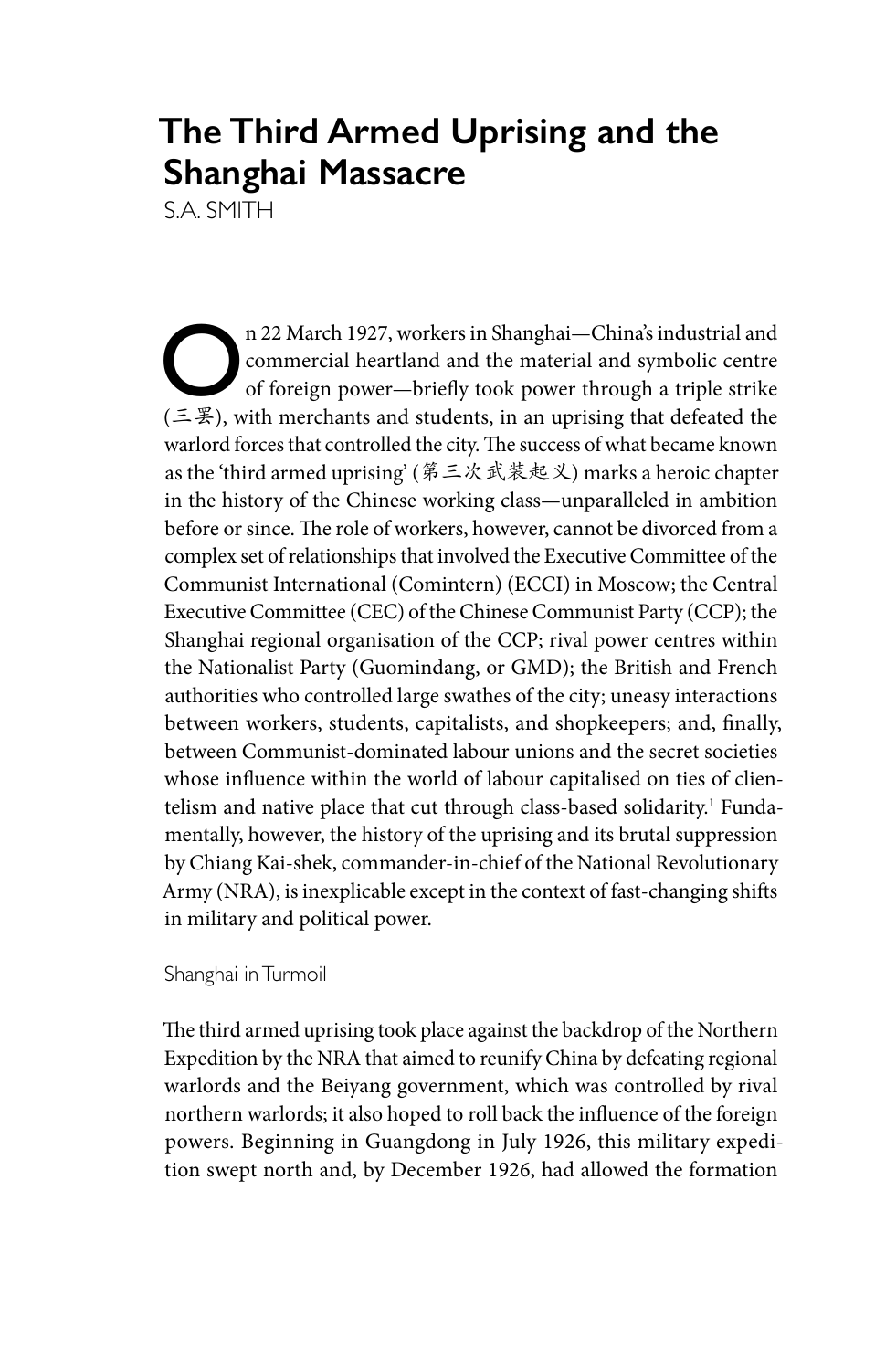of a GMD government in Wuhan led by the left wing of the Party. The defeat or cooption of warlords allowed Communists and left GMD members to mobilise peasants, workers, and women around a program of socioeconomic reforms. This mobilisation increased the influence of Communists within the GMD and, together with the dominance exercised by Mikhail Borodin, Soviet adviser to the GMD, heightened opposition to the United Front within the GMD. Chiang Kai-shek refused to recognise the GMD government in Wuhan, and a real possibility of a split in the Party loomed—something the ECCI hoped to avoid.

As the NRA edged towards Shanghai, the Communists began to prepare an uprising aimed at defeating the forces of Sun Chuanfang, the warlord who controlled the Chinese areas of the city. The hope was to do this prior to the arrival of the NRA to strengthen the left within the GMD and NRA and ensure that an incoming Nationalist administration in the city would carry out a far-reaching program of democratic and socioeconomic reforms. This was the aim of both the first armed uprising in November 1926, which hardly merits that name, and the second armed uprising, from 19 to 22 February 1927, which massively increased the influence of organised labour and the popularity of the GMD and the CCP in the city. In line with the United Front policy imposed by the ECCI, the CCP sought to involve the left wing of the GMD in the uprisings. However, Niu Yongjian, the GMD veteran sent to liaise with the CCP, showed more interest in persuading Sun Chuanfang to come over to the NRA than in the niceties of insurrection.

In the wake of the May Thirtieth Movement in 1925 (see Leong's essay in the present volume), the Shanghai General Labour Union (上海总 工会) (GLU) had been shut down. However, the prospect of the arrival of Chiang Kai-shek—seen by many workers as the embodiment of the national revolution—together with vigorous efforts by leftist activists, engendered a surge of labour militancy during the second uprising. During the four-day strike, 420,970 industrial and commercial employees in nearly 6,000 enterprises (including many small businesses) halted work—a larger number than in the May Thirtieth Movement.2 Many of the strikers worked in Chinese-owned enterprises, which meant that financial support for the strike from Chinese capitalists was much lower than in 1925.<sup>3</sup> The GLU failed to achieve legal status but did manage to create the embryo of an ill-disciplined and scantily armed workers' militia, somewhat distinct from the pickets that maintained order during strikes and demonstrations.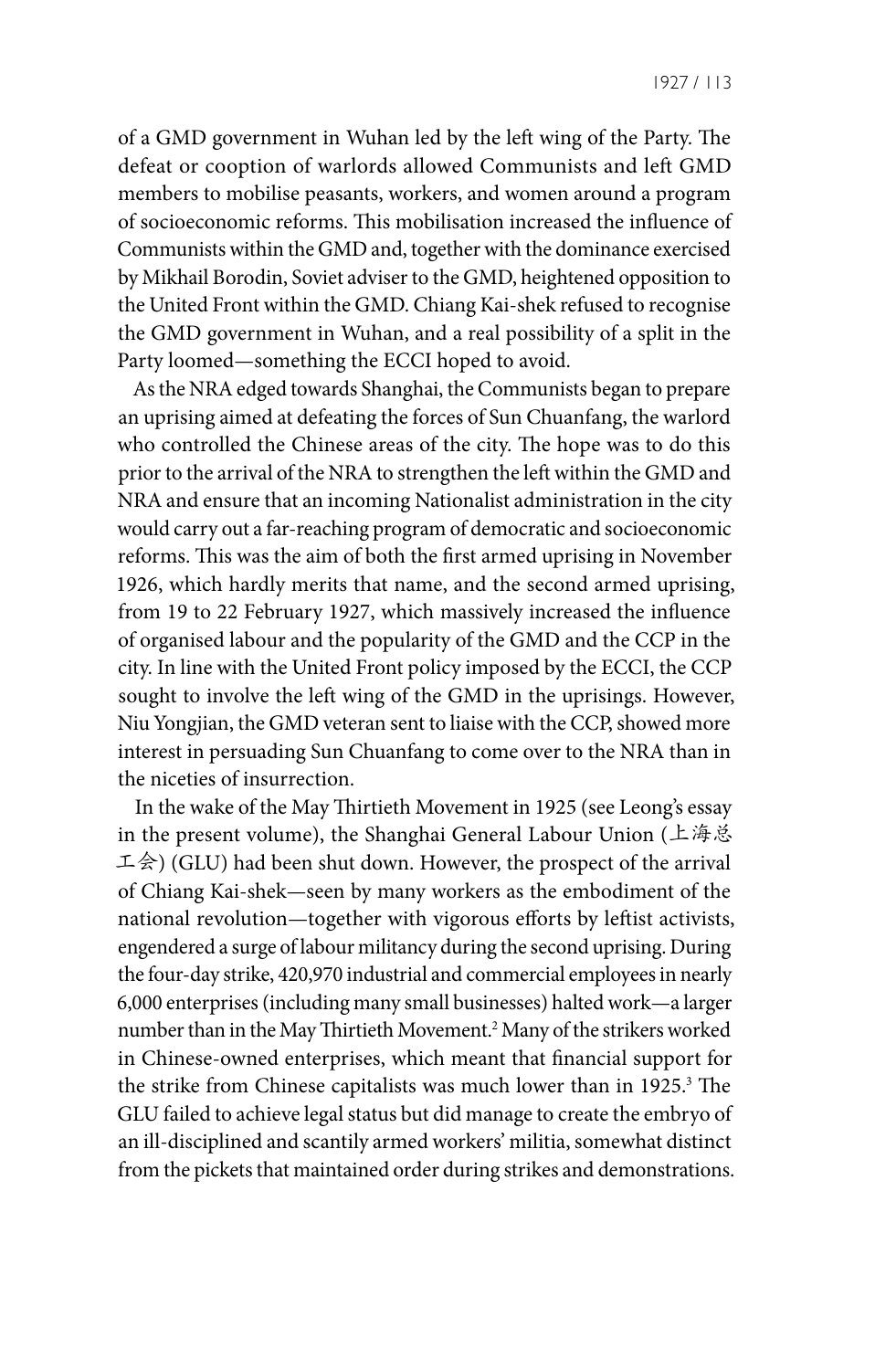#### 114 PROLETARIAN CHINA

#### Planning the Third Armed Uprising

In the light of the surge in labour organisation and the rapid rise in CCP and GMD membership, the CEC determined that it must launch a third armed uprising. The NRA was in Jiaxing, about 100 kilometres south of Shanghai, but the expectation was that it would soon resume its advance. Moreover, during the first days of March, Sun Chuanfang's garrison was replaced with northern warlord troops who were heartily detested by the citizens of Shanghai, not least by local business owners who knew that the Shandong warlord who controlled them, Zhang Zongchang, had flooded the areas he controlled with unsecured currency. This created some potential for a renewed alliance between workers, students, and merchants, focused on the ideal of an autonomous government for Shanghai.

On 23 February, the CEC formed a special committee to accelerate the uprising, chaired by CCP general secretary Chen Duxiu, who attended thirty of its thirty-one sessions.4 Attention was given to building an effective workers' militia. Zhou Enlai, who had arrived in Shanghai in late December, led a new military commission and Soviet military adviser A.P. Appen oversaw the training of the militia. According to Zhou, by the second week of March, there were 1,200 volunteers in what he called the 'workers' shock brigade' (工人突击队), although he reported that they had a mere 250 pistols and 200 hand grenades, and only half had undergone any weapons training.5 The special committee also stressed the need to explain the aims of the insurrection, resulting in the creation of 154 propaganda teams made up of 1,270 students and 205 teams directly answerable to the Greater Shanghai Bureau of the GMD.<sup>6</sup>

Lines of authority within the CCP were blurred. The CEC, which had its headquarters in the French Concession, had been ordered to move to Wuhan but key members, including Chen Duxiu, preferred to stay in Shanghai. The ECCI was represented in Shanghai by the Far Eastern Bureau, most of whose members were young, inexperienced, and had little knowledge of China. Like the CEC itself, as events unfolded rapidly, these agents of Moscow became disoriented, united only by mistrust of their boss, Grigorii Voitinskii, who was the chair of the bureau. Voitinskii himself was a critic of Borodin, whom he accused of imposing too centralist and authoritarian a structure on the GMD. Things were further complicated by tensions between the CEC and the Shanghai regional Party and between the latter and the GLU.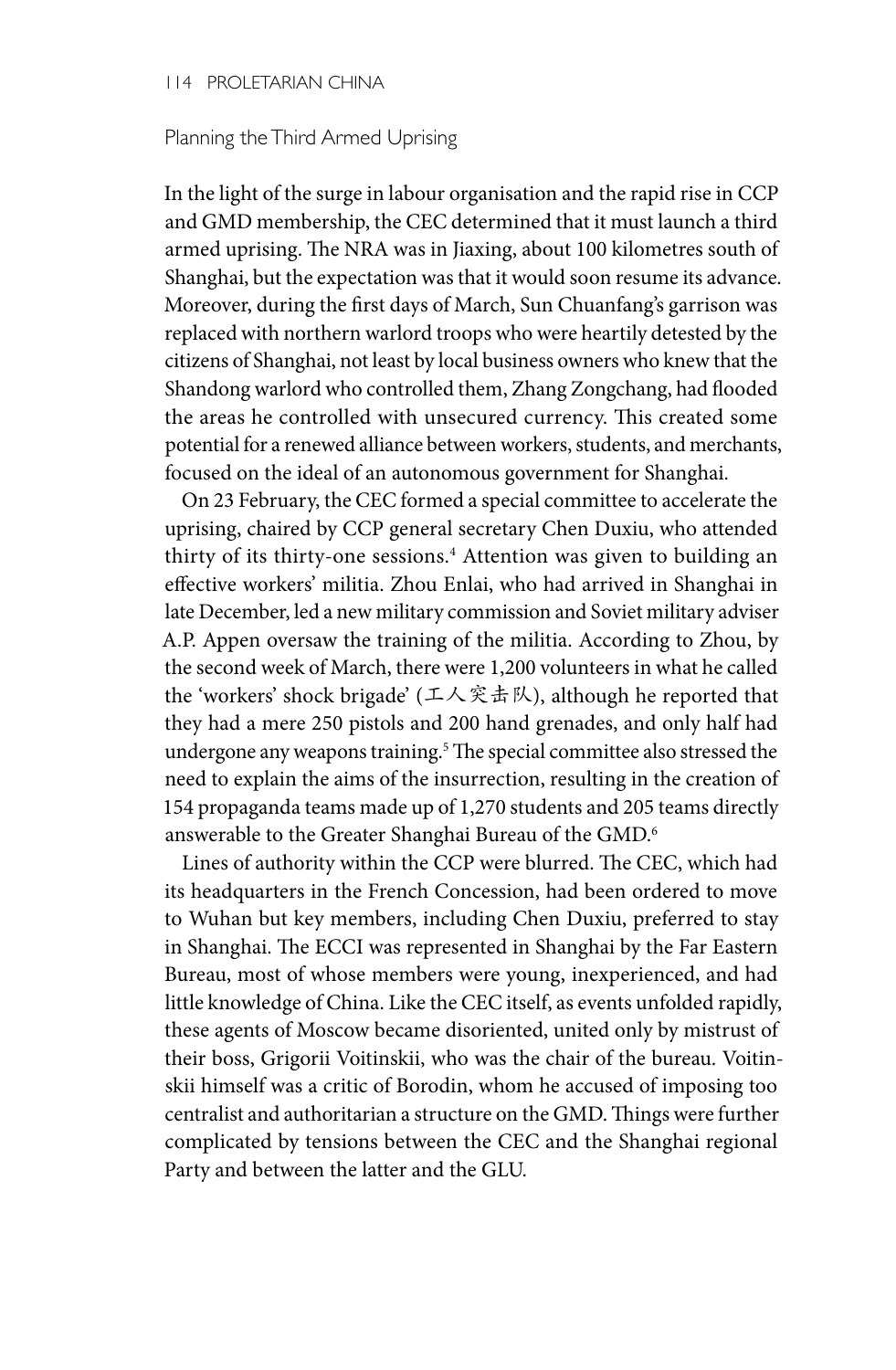As far as the United Front was concerned, relations between the CCP and the GMD in Shanghai were worsening. The left wing of the GMD was rather strong in the Greater Shanghai Bureau and Jiangsu Provincial Bureau, but a new power centre emerged on 27 February in the form of the Shanghai branch of the GMD Political Council, which was dominated by right-wing opponents of the United Front. The Communists were under orders from Moscow to avoid a split within the GMD and thus refrained from any public criticism of Chiang Kai-shek. A key issue that galvanised conflict between the two parties was the nature of the government to be formed in Shanghai following the overthrow of the northern warlords. The CCP wished to see a citizens' assembly to which an elected municipal government would be accountable. The Shanghai regional committee argued that such a government should be as much like a soviet as possible, though not all Communists agreed. Niu Yongjian, the GMD veteran sent to liaise with the CCP, dismissed as 'almost comic' the proposal to give workers a plurality of votes in the citizens' assembly and to make the municipal government accountable to it. Instead, the GMD insisted that a new municipal government accept its 'leadership and supervision'.<sup>7</sup>

#### The Uprising

On 18 March, the forces of NRA general Bai Chongxi arrived in Songjiang, about thirty kilometres south of Shanghai. Thereupon the CEC special committee resolved that the work stoppage–insurrection begin on Monday, 21 March. On 16 March, the GLU resurrected the demands raised during the second uprising. These included calls to develop the anti-imperialist movement, destroy the warlords, support the Wuhan government and implement a popular democratic government in Shanghai, protect civil rights and the right to strike, institute workers' armed defence, implement safety legislation, and improve wages and working conditions.8 On the evening of Sunday, 20 March, the GLU held an emergency meeting, attended by 300 delegates, half of whom were said to be Communists.<sup>9</sup> It approved the plan of action of the special committee and agreed to strike on the following day.10

The triple stoppage began promptly at midday on Monday, 21 March. Within hours, Shanghai was at a standstill. The labour unions sent teams to all parts of the city to announce the impending arrival of the NRA—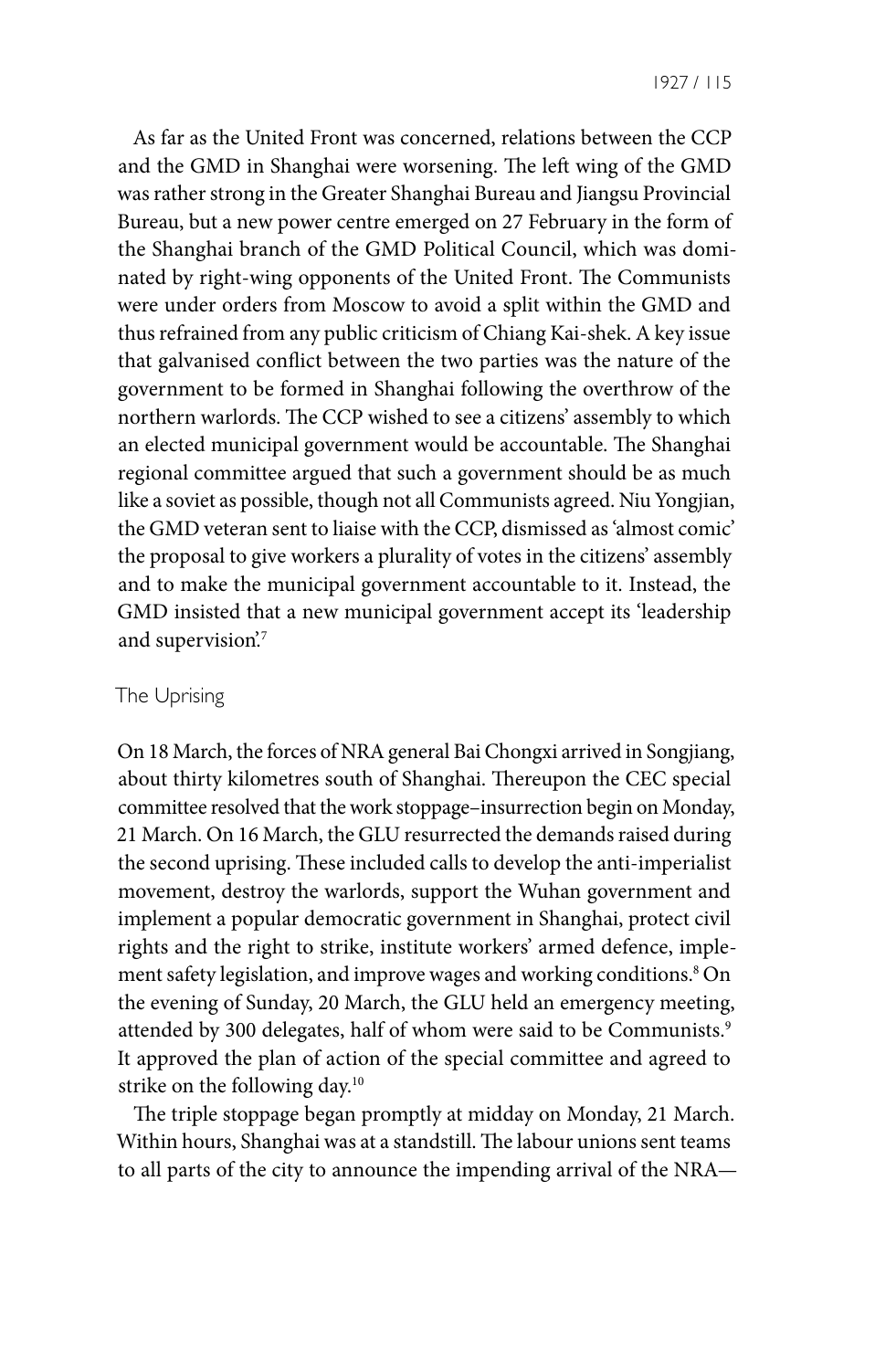something Shanghai newspapers were prohibited from reporting. GMD flags and slogans appeared everywhere. Shops closed. Students in some twenty colleges walked out of classes, and student speaker teams busily urged traders and workers to support the stoppage.11 The GLU reckoned that 200,000 workers walked out.<sup>12</sup> The British authorities in the International Settlement responded by declaring a state of emergency, and troops disembarked from the thirty to forty foreign warships that were anchored in the river. *Shenbao* claimed that 800,000 people stopped work, closed their businesses, or left school to demonstrate their support for the NRA.13 A later source calculated that around 300,000 workers went on strike, and around 4,000 enterprises shut.<sup>14</sup> Following the defeat of the northern warlords, the GLU on 23 March called for a return to work, but insisted that the militias should not disband.

At 1pm on 21 March, the workers' militias took up their agreed positions. Many acted under the authority of their trade unions rather than under the CCP military commission. Hongkou was the first district to fall to the rebels, since there were no northern troops there. In Yangshupu, the militia—poorly organised and heavily reliant on the secret societies also met minimal resistance, with the 1,500 US marines stationed in the district refusing to intervene.<sup>15</sup> The battle in Nanshi threatened to be fierce since the district was home to the Jiangnan arsenal and shipyard, the headquarters of the Wusong-Shanghai constabulary, and about one-third of the city's 2,000-strong police force. The principal militia at the Compagnie Française de Tramways et d'Éclairage Électrique de Shanghai (French Company of Tramways and Electricity) had 139 members but only five pistols and 40 axes. As soon as the arsenal was liberated, weapons became plentiful and both police and warlord forces gave up without much of a struggle. By far the fiercest challenge came in Zhabei, where the bulk of Zhang Zongchang's troops—numbering around 3,000—were concentrated. These were well-armed men, with machines guns, heavy artillery, and armoured cars, concentrated around the North Station. The insurgents comprised mainly printers, postal workers, electricians, and railway workers.

Everywhere workers bore the brunt of the fighting but students from Fudan, Shanghai, and Jinan universities also took part, as did members of the merchant militia.<sup>16</sup> Noteworthy—since it was pregnant with significance for the immediate future—was the part played by members of the Green Gang and Red Gang, who pledged allegiance to Bai Chongxi and the GMD right wing. Among them, the most significant was a unit led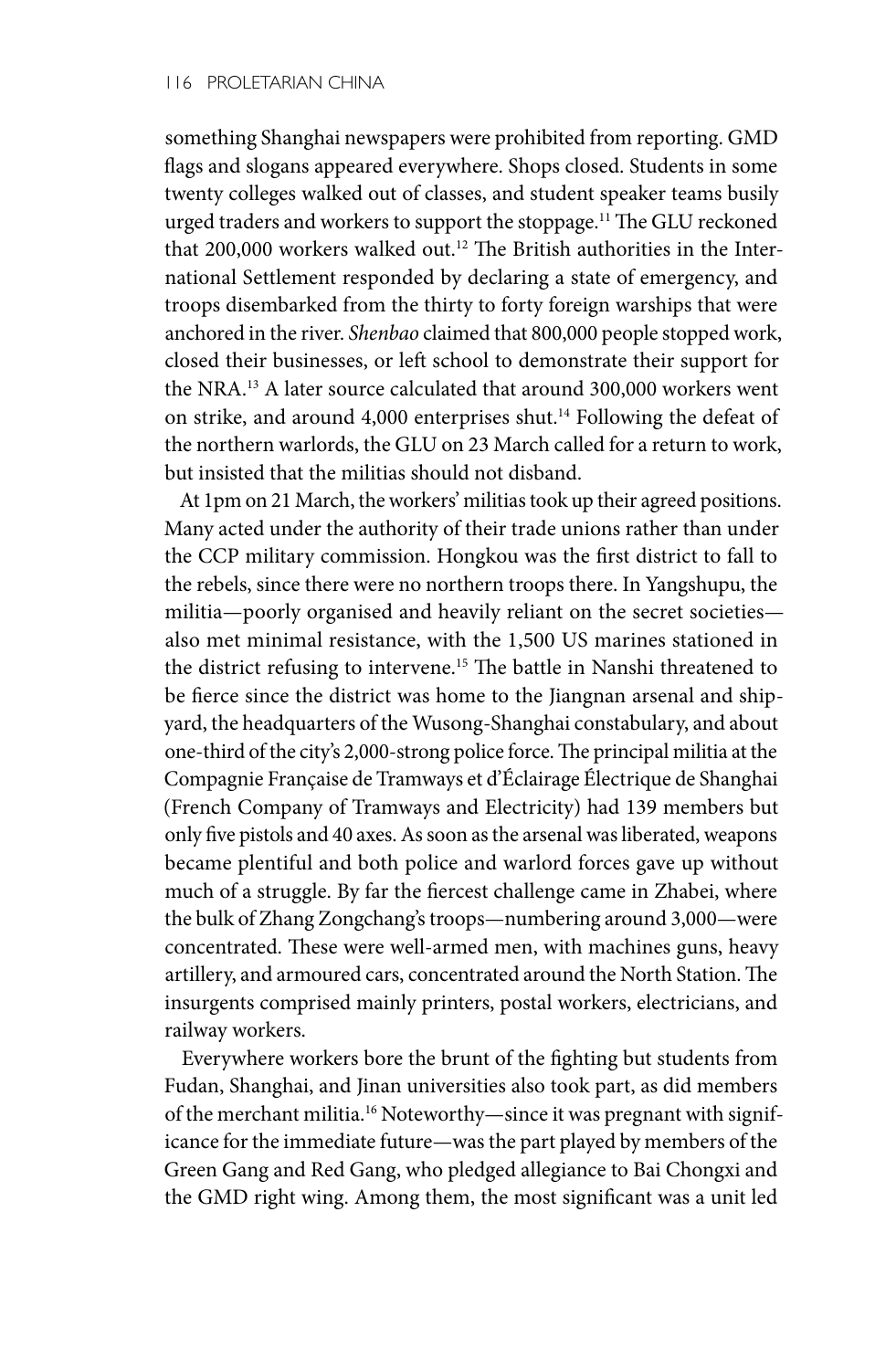1927 / 117

by Xu Langxi, master of the Yuyun Mountain Lodge in the Red Gang and bearer of the highest  $(\star)$  generational status in the Green Gang, who had been active in the 1911 revolution.<sup>17</sup> Three times in the course of battle the insurgents sent emissaries to Bai Chongxi to beg him to proceed at once to the city.18 Each time Bai prevaricated. After the third delegation arrived, however, Xue Yue, the Cantonese commander of the first division of the 26th corps, refused any longer to stand by and, at 3pm, Bai finally gave orders for the NRA troops to enter the city.19 Xue's division arrived in Zhabei in the late afternoon, having come up the railway loop via Jessfield Station, which was occupied by British soldiers. Around 5pm they and some 800 members of the militia, many still without arms, finally captured the North Station. At least 200 insurgents were killed and 1,000 wounded in the course of liberating the city, not counting casualties among the northern forces.<sup>20</sup>

On the morning of 22 March, an exultant citizens' assembly hailed the victory of the NRA and endorsed a list of nineteen members, drawn up by the GMD, who would form the provisional municipal government. In the afternoon half a million people poured into the Public Recreation Ground in Nanshi to welcome the 20,000 NRA troops who were passing through the city. On 26 March, another big meeting was held to welcome the arrival of Chiang Kai-shek himself. Although the municipal government was inaugurated on 29 March, political pressure from the GMD right meant that business and professional representatives refused to take up their seats in view of the large number of Communists and GMD leftists in its ranks. However, on 27 March, the GLU was legalised and announced that the number of unions affiliated with it had risen from 187 at the beginning of 1927 to 502, and that affiliated membership had risen from 76,245 to 821,280 in the same period.<sup>21</sup> The critical issue, however, over which the left and right clashed bitterly was whether the workers' militias should continue to exist. Bai Chongxi was determined to suppress this unruly force, and there was outrage in GMD ranks when news percolated through that the CCP and GLU were toying with the idea of taking the strike–insurrection into the foreign settlements.

#### The Massacre

The first person Chiang Kai-shek met on arrival in Shanghai was Huang Jinrong, chief of the French Concession detectives and one of three leaders of the Green Gang. They agreed that the Green Gang should raise a force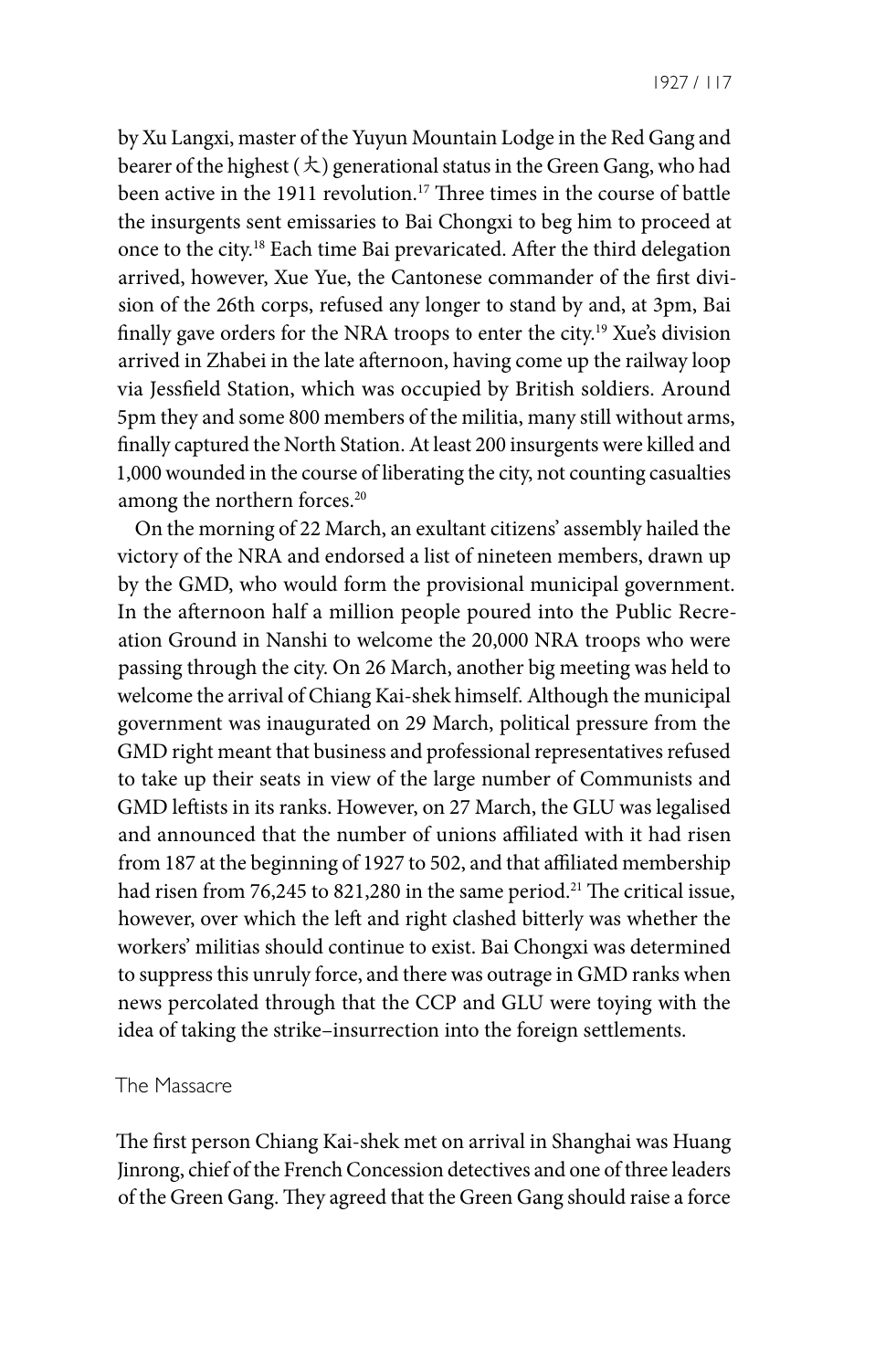from secret-society members, which took the name of the Common Progress Society (公进会), to liquidate the workers' militias. The CCP had always tried to cultivate good relations with the Green Gang, since it carried such clout at all levels of Shanghai society. No less a person than Wang Shouhua, president of the GLU, was a disciple of Du Yuesheng, the principal leader of the Green Gang. However, the CCP and GLU leaders were under no illusions about the threat posed by the machinations of Chiang and Du. The arrival in Shanghai on 1 April of Wang Jingwei, leader of the GMD left wing, muddied the political waters since Wang prevailed on Chen Duxiu to publish a declaration affirming the inviolability of the United Front. More revealing of sentiment within the CCP, however, was the decision by Luo Yinong, secretary of the Shanghai regional committee, to ignore an order from the ECCI to hide all weapons. It seems to be this insubordination that led to his removal on 10 April by the CEC in Wuhan.

On the night of Monday, 11 April, Wang Shouhua was invited to dine with Du Yuesheng, whereupon he was leapt on, trussed in a sack, and buried alive. It was the first act of the drama that would unfold during the night. With the cooperation of the police in the foreign settlements, 500 members of the Common Progress Society, wearing white armbands bearing the character for 'labour', passed into the Chinese areas and began to pick fights with the militias. This served as the pretext for soldiers of Bai Chongxi to intervene to 'suppress internal strife among the workers'. After desperate fighting, by the morning of 12 April, the militias had been crushed.

Mass protests erupted in the course of the day, and the GLU issued an order for a general strike. The following day as many as 240,000 workers walked out.22 At 1pm a parade set off from Zhabei, led by a military band and union banners. As the protestors filed in the pouring rain along Baoshan Road, machine gunners opened fire and attackers swarmed out of the alleyways, stabbing, shooting, and clubbing the panic-stricken crowd. More than 100 people were killed, 200 wounded, and around fifty simply disappeared. Amazingly, the strike stayed solid the next day even though the decision of the GLU to condemn Chiang Kai-shek publicly as a 'new warlord' who was in cahoots with foreign imperialism apparently disconcerted many workers. Wholesale arrests of Communists were now under way. On 15 April the GLU estimated that more than 300 tradeunion activists had been killed, more than 500 arrested, and more than 5,000 were missing or had fled the city.<sup>23</sup> The terror gradually abated but